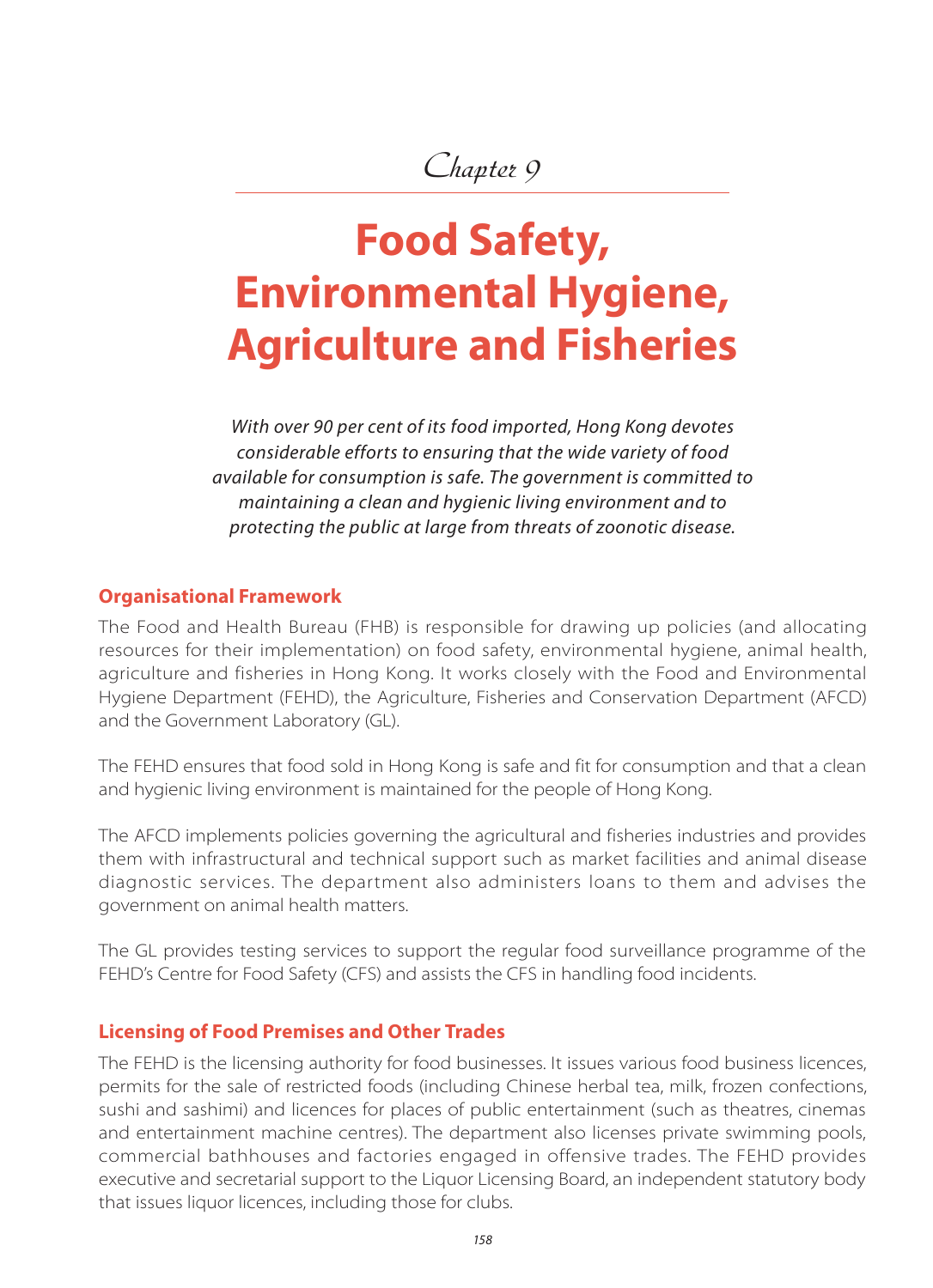During 2013, the FEHD issued 7,537 full, provisional and temporary food business licences, 658 permits for restricted foods, 1,556 licences for places of public entertainment, 37 licences for other trades, 919 liquor and club liquor licences, and 18 permits for karaoke establishments in premises with restaurant licences.

Since 1 January 2013, the FEHD accepts submission of applications for food business/trade licences and permits through the internet.

#### **Food Safety and Labelling**

The FEHD's Centre for Food Safety (CFS) is responsible for ensuring that food sold in Hong Kong is safe and fit for consumption. About 65,000 samples of food were taken at import, wholesale and retail points for chemical, microbiological and radiological testing in 2013. The overall satisfaction rate of these tests was 99.9 per cent.

During 2013, about 32,700 vehicles carrying vegetables, and about 43,000 vehicles carrying live food animals including pigs, cattle, goats and poultry, were inspected at the Food Control Office and Animal Inspection Station at Man Kam To, and about 4,863,200 live food animals were examined and about 50,900 blood and 57,600 urine, faecal and tissue samples were tested for zoonotic disease and veterinary drug residues.

The nutrition labelling scheme requires pre-packaged foods, unless exempted, to carry labels that provide information about energy and specified nutrients, and also specifies the conditions for making nutrition claims. The scheme assists consumers to make informed food choices, regulates misleading or deceptive labels and nutrition claims, and encourages food manufacturers to apply sound nutrition principles in the formulation of foods. In 2013, the CFS conducted visual checks on 5,151 pre-packaged food products to ensure that they complied with the statutory '1+7' nutrition-labelling requirements and took 505 food samples for chemical analysis to verify the nutrition information and nutrition claims. The overall compliance rate was 97.71 per cent.

In January, the government completed a two-month public consultation exercise which found strong support for its legislative proposals relating to formula products and foods intended for infants and young children under the age of 36 months. The government has started drafting the legislation for tabling in the Legislative Council in 2014.

#### **Public Markets and Cooked Food Markets**

The FEHD operates 101 public markets (including 25 free-standing cooked food markets) with some 14,400 stalls selling fresh products, cooked food, light refreshments and household items and providing service trades. As at the end of 2013, the occupancy rate at these markets was 90.4 per cent.

In 2013, the FHB commissioned a consultancy study on improvements to the public markets' operating environment, including their functions and positioning, factors affecting their competitiveness, public expectations and ways to retain traditional trades. The consultant is expected to submit preliminary study findings in mid-2014.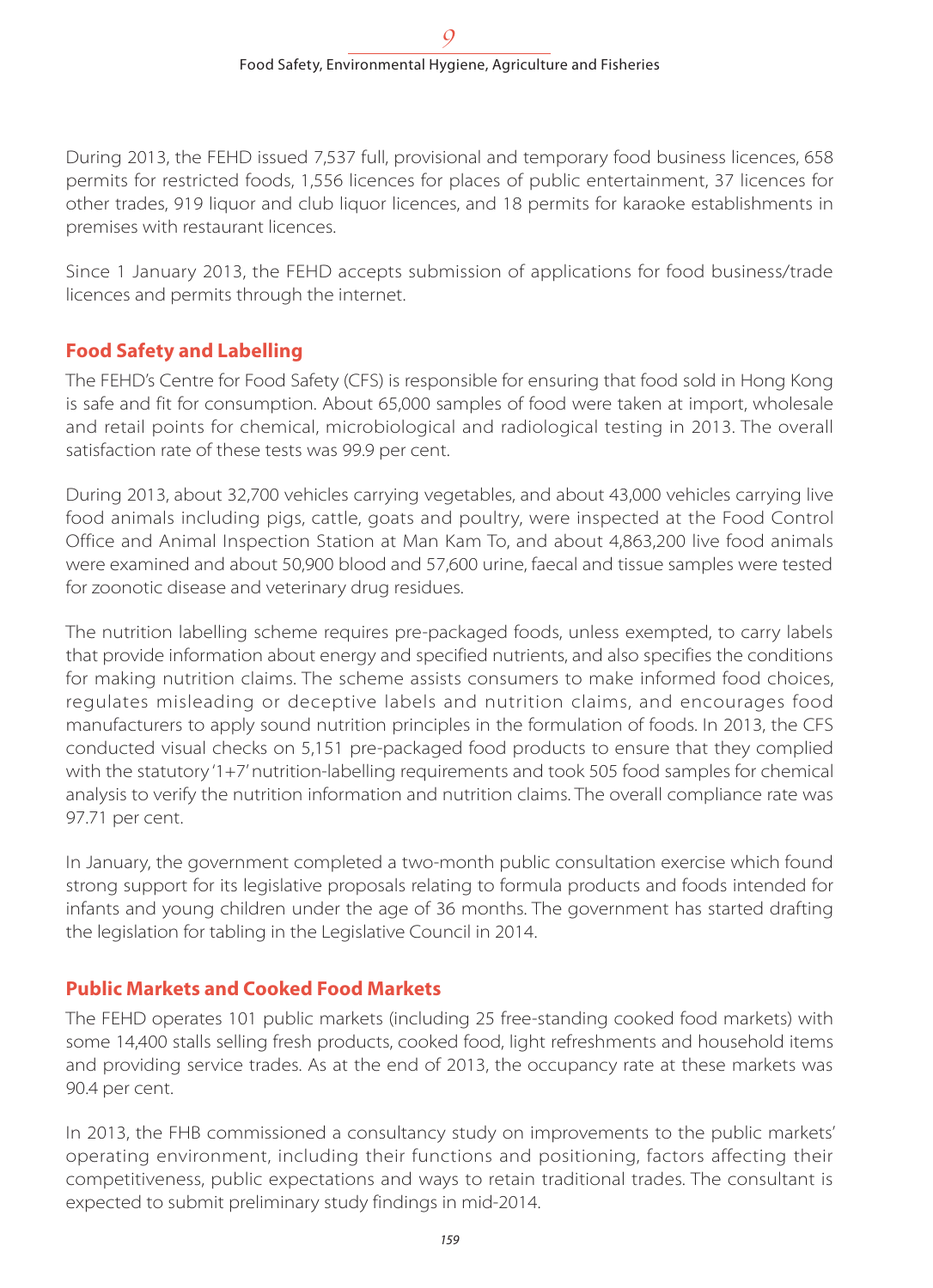#### **Hawkers**

The FEHD regulates hawking in Hong Kong. As at the end of 2013, there were 5,979 hawkers carrying out business in licensed fixed-pitch stalls and 455 itinerant hawkers.

A five-year 'Assistance Scheme for Hawkers in Fixed-pitch Hawker Areas' was launched in June to provide financial assistance to 4,300 hawkers in the 43 fixed-pitch hawker areas to relocate their stalls or reconstruct them in situ in order to reduce fire risks in hawker areas. To free up pitches for relocation of stalls posing particular fire risk, an ex-gratia payment is also offered to hawkers who voluntarily surrender their licences. Up to the end of 2013, the FEHD have received 185 applications for relocation and reconstruction grants and 204 hawkers have surrendered their licences.

#### **Slaughterhouses**

The FEHD oversees the hygiene standards of licensed slaughterhouses in Sheung Shui, Tsuen Wan and Cheung Chau. Meat supplied by the slaughterhouses has to pass inspection by health officials before delivery to markets. During 2013, 40,697 animal health certificates and 9,309 entry permits for local pigs were verified at the slaughterhouses, 54,797 samples of urine and tissue were taken from animals and tested for veterinary drug residues, and 1,669,824 pigs, 19,223 cattle and 6,093 goats were slaughtered.

The FEHD's Intelligence Unit continued to track down vendors selling chilled meat as fresh meat in 2013 and, in collaboration with the Customs and Excise Department and the Centre for Food Safety carried out 20 raids, launched 19 prosecutions and seized 0.53 tonnes of smuggled meat.

# **Public Cleansing Services**

The FEHD provides services for street cleansing, household waste collection and public toilets. All streets are swept between one and eight times a day, depending on their condition. For main thoroughfares, flyovers and high-speed roads, mechanised cleansing is provided. In 2013, about 77 per cent of street cleansing services were outsourced. The FEHD and its contractors provide regular washing and flushing services for heavily used pavements, hawker black-spots and market areas. Additional cleansing services are provided where necessary to maintain environmental cleanliness and hygiene.

Household waste is collected all year round. In 2013, about 73 per cent of waste collection services were outsourced and about 5,340 tonnes of household waste were collected daily by the FEHD and its contractors.

In 2013, 12 public toilets and nine aqua privies were refurbished while 67 aqua privies were converted to flushing toilets in an ongoing drive to improve such facilities. Toilet attendant services are provided at heavily used public toilets.

The FEHD takes enforcement action against littering, spitting, and other unhygienic practices in public places. In 2013, the FEHD issued some 34,900 fixed penalty notices.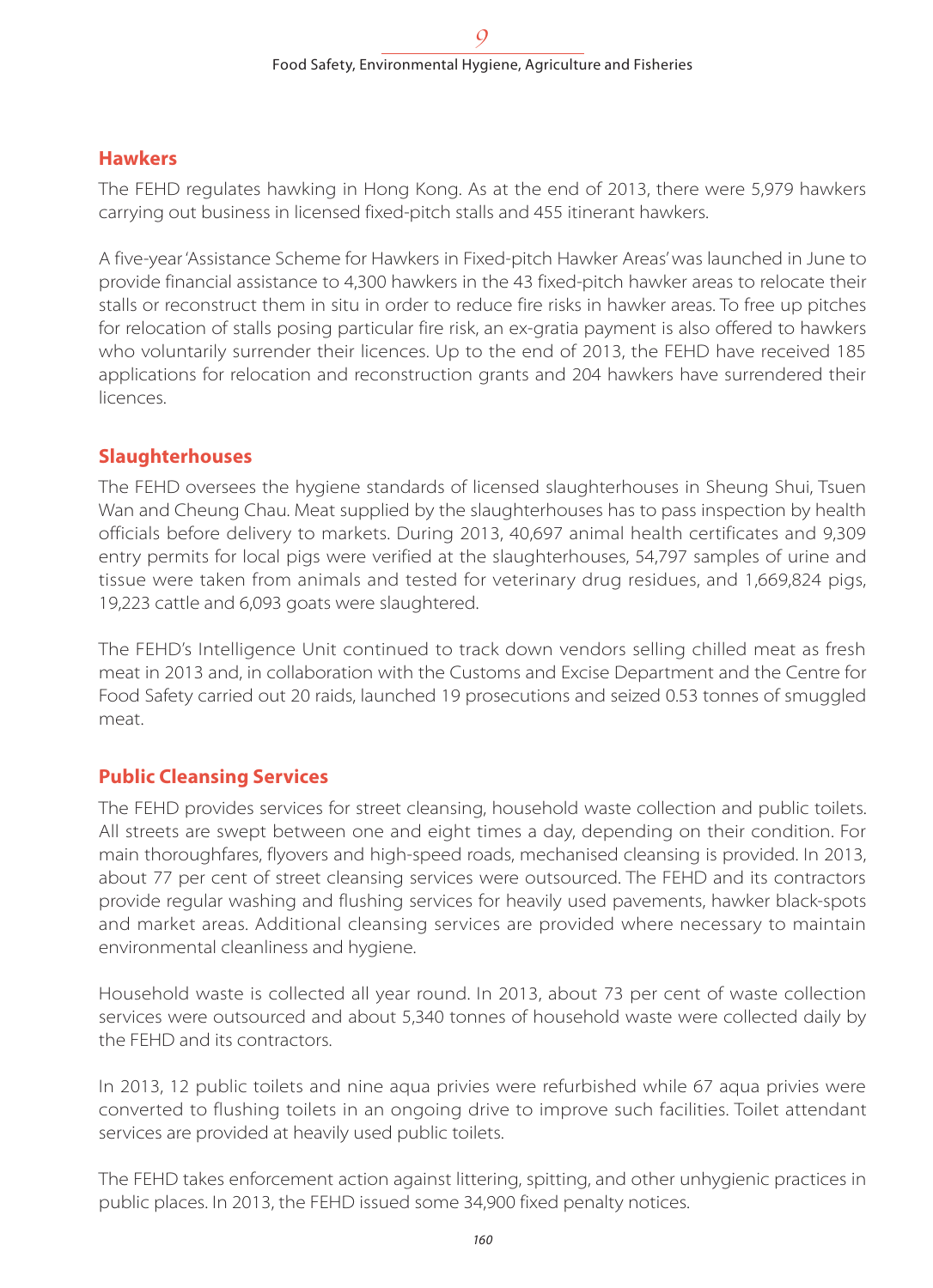#### **Abatement of Sanitary Nuisances**

In 2013, the FEHD issued 5,136 Nuisance Notices requiring those responsible to stop sanitary nuisances such as refuse accumulation, water dripping from air-conditioners and water seepage in private premises, and instituted 102 prosecutions against those who failed to comply with the notices.

#### **Pest Control**

Preventing the spread of pest-borne diseases is one of FEHD's prime tasks. The department reviews constantly the methodology and strategy for controlling the spread of pests. Campaigns are carried out across Hong Kong annually to urge people to help stop the spread of rodents and mosquitoes. The department maintains close surveillance of Aedes albopictus, a major carrier of dengue fever in Hong Kong. Anti-mosquito teams conducted about 764,000 inspections of likely mosquito breeding spots and eliminated about 46,200 mosquito breeding places during the year.

#### **Cemeteries and Crematoria**

The FEHD operates six government crematoria, 10 public cemeteries and eight public columbaria, and monitors the management of 27 private cemeteries.

The FEHD actively promotes environmentally friendly and sustainable ways of handling ashes and alternative ways of paying tribute to the deceased. The government encourages scattering of ashes in the FEHD's 11 Gardens of Remembrance. The FEHD also provides a free ferry service for scattering ashes at sea and an Internet Memorial Service for the public to pay homage to the deceased (www.memorial.gov.hk), which is also accessible through mobile phone (m.memorial.gov.hk).

#### **Columbaria**

There was further progress in 2013 regarding the sites identified in each of the 18 districts for columbaria development. The Cheung Chau Cemetery extension (offering about 1 000 niches) was completed in December, and detailed design and site investigation works for columbarium development at the Sandy Ridge Cemetery (expected to provide 200 000 niches by batches starting from 2022) commenced in June.

Following two rounds of public consultation in 2010 and 2011, the government aims to introduce a Bill into the Legislative Council in the second quarter of 2014 to enhance the regulation of private columbaria.

#### **Public Education**

In 2013, the FEHD's Health Education Exhibition and Resource Centre in Kowloon Park, Tsim Sha Tsui, organised 2,368 health talks for the general public and target groups, including school children, the elderly and ethnic minorities. A motor vehicle is also used as a mobile education centre to help disseminate food safety and environmental hygiene messages.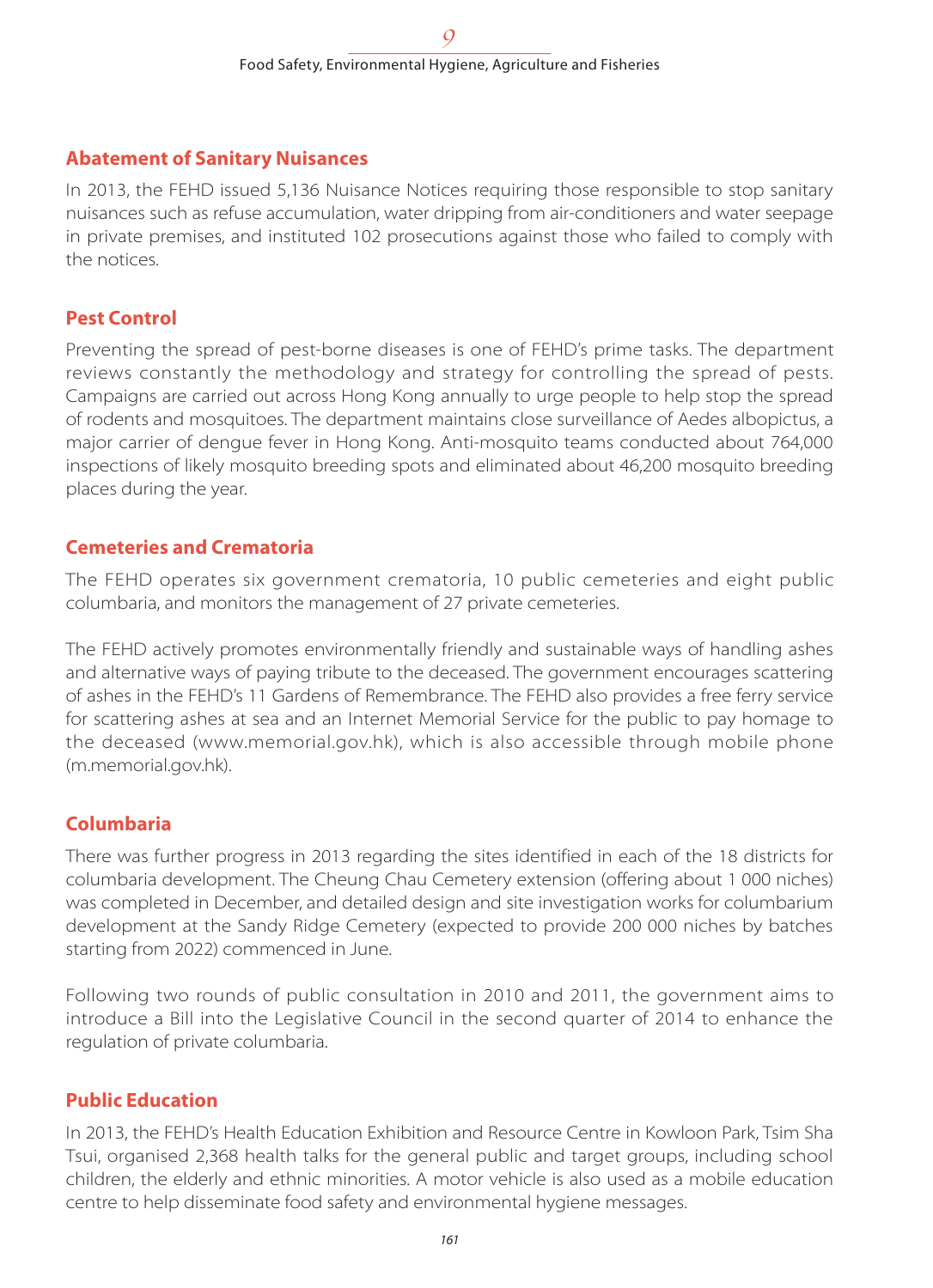The CFS's Communication Resource Unit in the Fa Yuen Street Municipal Services Building, Mong Kok, organises food safety programmes and provides technical support to people in the food trade and the public. As of December 2013, 23 food trade associations and some 1,660 food premises and retail outlets had signed up to the CFS's Food Safety Charter, drawn up to promote best practices in handling food.

The CFS conducted 185 health talks on food safety during the year. It also deployed two vans to broadcast food safety messages in housing estates and markets and launched a series of food safety promotion activities under the slogan 'Make a Wise Food Choice'. These activities aimed to ensure food safety by encouraging good food-buying habits, such as sourcing food from reliable suppliers and choosing food according to one's health condition. The CFS also continued to promote nutrition labelling and the wider use of nutrition labels to help people make suitable food choices.

#### **Measures against Avian Influenza**

Government measures to keep avian influenza (AI) at bay include stringent monitoring of the poultry supply chain from farm to retail levels, vaccination of chickens against H5 AI and close surveillance of imported and local birds in Hong Kong.

Under an agreement with the Mainland, all poultry (except pigeons) imported from registered farms must be vaccinated against H5 AI, commonly known as bird flu. Every live poultry consignment bound for Hong Kong must be tested negative for AI before being released for sale. Government veterinarians also inspect registered farms in the Mainland to ensure their compliance with the bio-security requirements so that the imported poultry are safe for human consumption.

Keeping chickens, ducks, geese, pigeons, quails and other poultry in backyards is prohibited in Hong Kong. Offenders are liable to a maximum fine of \$100,000. Owners of racing pigeons are required to hold exhibition licences. Pet bird traders are required to submit official health certificates to the health authorities, or documents such as invoices showing the places of origin of their birds, or the names and addresses of their suppliers. Sale of birds from unknown sources is prohibited. Bird traders must also keep up-to-date records of their transactions and the number of birds in their possession.

All live poultry in public market stalls and fresh provision shops must be slaughtered by 8 pm every day. Live poultry are not allowed in these premises between 8 pm and 5 am the next day. Live poultry retailers must ensure that people working in retail outlets wear protective clothing and report immediately to the FEHD any dead poultry found. They must not overstock live poultry on their premises and must affix acrylic panels to their poultry cages to prevent direct contact between customers and the poultry. They are also responsible for preventing customers from touching live poultry.

To monitor AI effectively, samples are collected regularly for testing from poultry farms, wholesale and retail markets, from healthy, sick or dead birds, and from birds kept in recreation parks, pet shops, and from wild birds in wetlands and elsewhere. The government also provides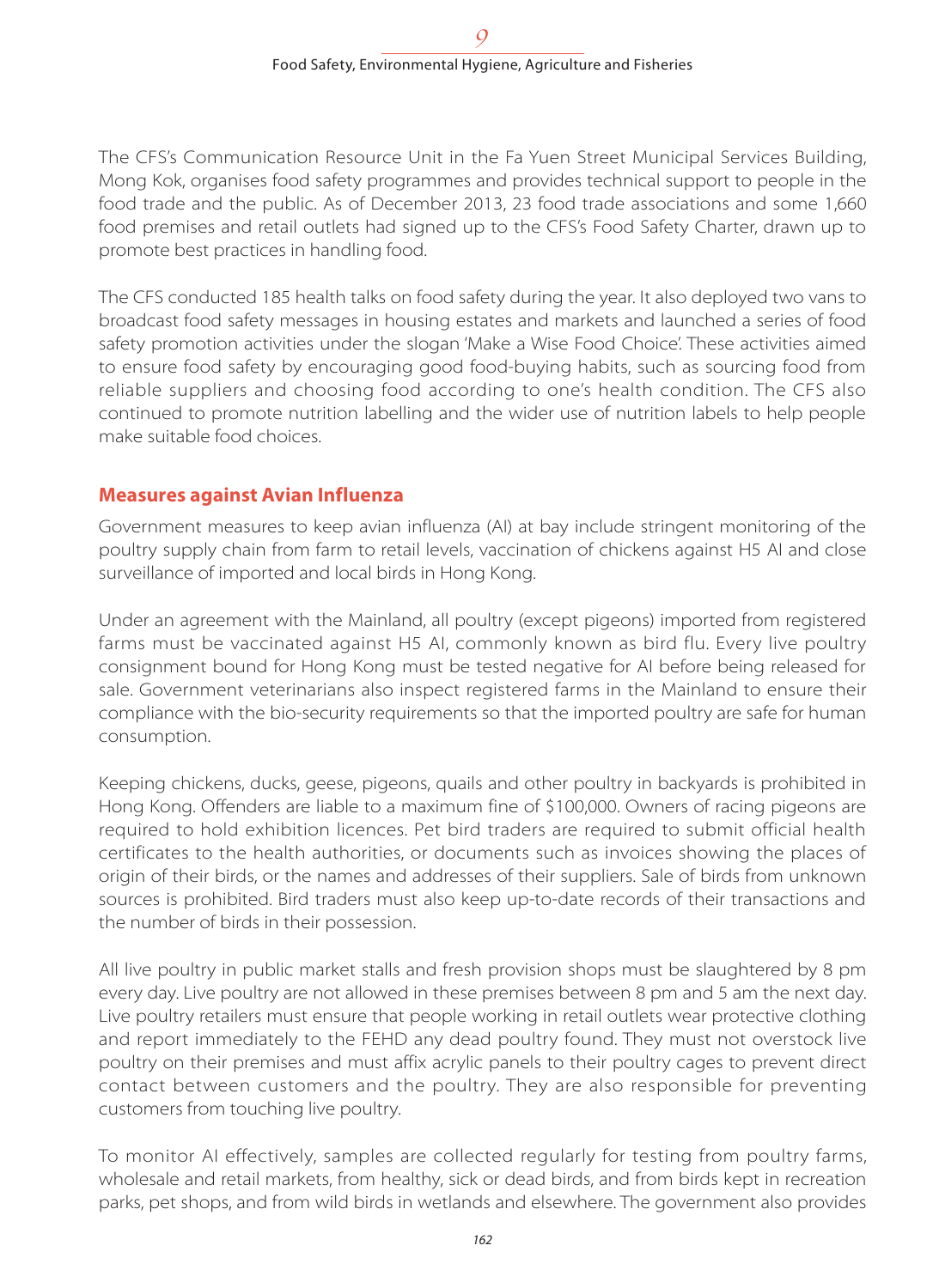a round-the-clock service for collecting sick and dead wild birds. In 2013, only one of some 15,200 wild bird carcasses received by the AFCD was confirmed to be H5 AI-infected.

On 31 March 2013, the National Health and Family Planning Commission of the Mainland notified the World Health Organisation (WHO) of the first three cases of human infection with avian influenza A (H7N9). Since then, the government has maintained close liaison with the relevant authorities in the Mainland to assess the development of the disease and discuss the response measures required to ensure the safety of live poultry and poultry products supplied to Hong Kong and to safeguard public health. On top of the safeguards and monitoring already in place, the government has stepped up surveillance against H7N9 and taken additional preventive measures. These include (a) taking additional faecal and drinking water samples at live poultry retail outlets to test for H1 to H16 virus; (b) stepping up inspection of live poultry retail outlets to ensure compliance with the special licensing or tenancy conditions on AI control; (c) cleansing of common parts of FEHD markets with disinfectant three times daily; (d) daily cleansing of live poultry market stalls after business hours, followed by another thorough cleansing and disinfection by FEHD contractors; (e) maintaining the cleanliness of market stalls' ventilating systems; and (f) stepping up inspection, washing and disinfection of public places where wild birds gather and taking stringent enforcement action against feeding of wild birds in public places.

Starting from 11 April 2013, the CFS collects tissue swabs from 30 poultry in each consignment of live poultry imported from the Mainland for testing for influenza A, covering both H5 and H7 AI (PCR test). More than 13,300 swabs from imported poultry were tested in 2013, with negative results for either H5 or H7 AI. Chickens raised in local farms were also subject to PCR tests and all samples tested negative for H5 or H7 AI.

In 2013, the government temporarily suspended the importation of live poultry or poultry products from those places in the Mainland and overseas with reported AI outbreaks.

On 2 December, a patient was confirmed to have contracted influenza A (H7N9), the first human infection case in Hong Kong. As she had travel and poultry contact history in Shenzhen, as an exceptional and precautionary measure, the government suspended the import of live poultry from Shenzhen from 3 December 2013 until 24 January 2014.

# **Control of Animal Diseases**

As Hong Kong's inspection and quarantine authority for animals, the AFCD regulates crossboundary animal movements to prevent animal diseases from entering the city. The AFCD also assesses the risk of disease in imported animals and animal products on the basis of their species, intended use and the disease status of the place of origin. The AFCD explains Hong Kong's import requirements to overseas veterinary authorities when necessary.

In 2013, some 6,200 permits were issued for animal imports, which included dogs, cats, horses, reptiles, birds, zoo animals and food animals such as pigs and cattle.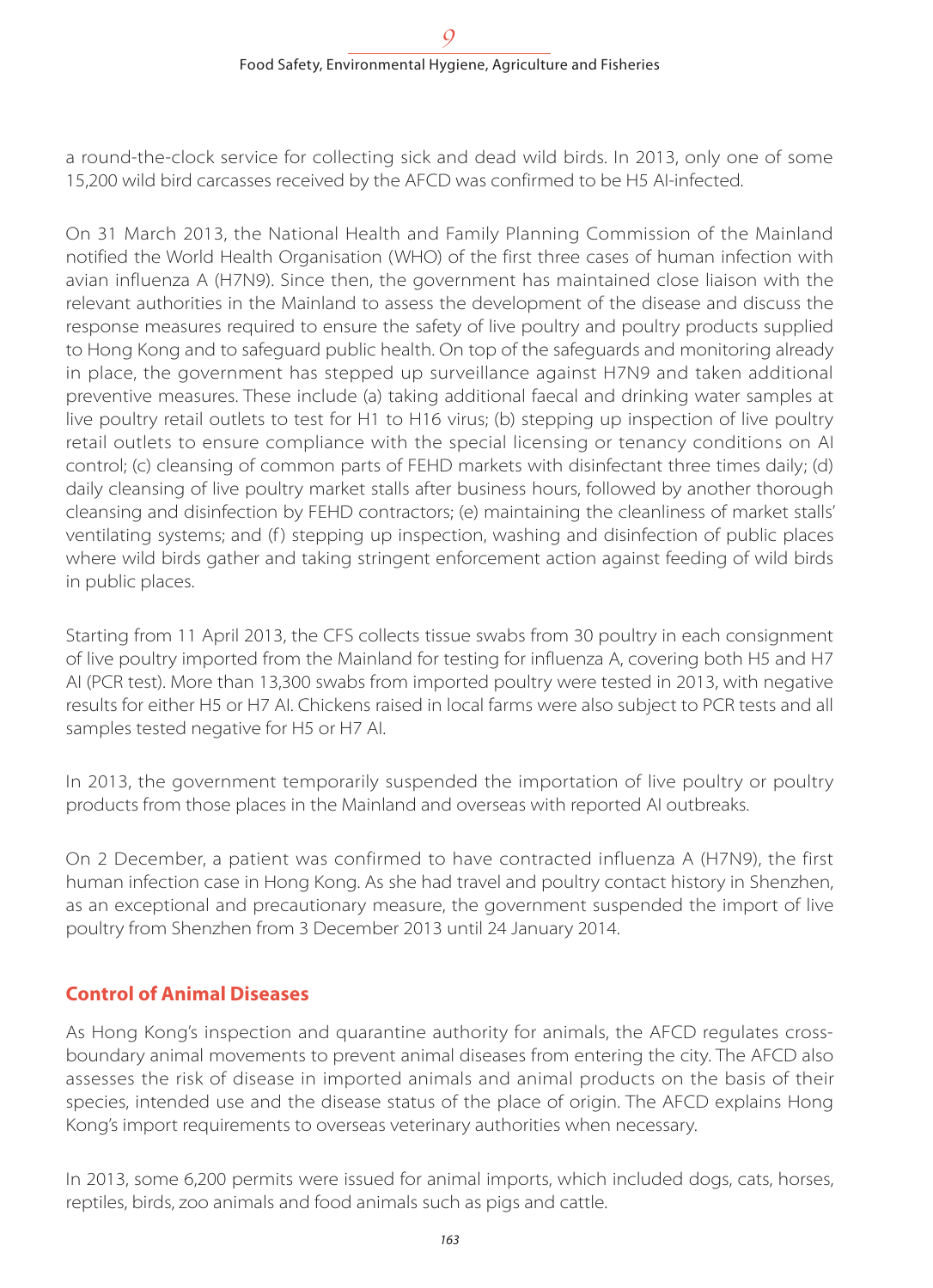#### **Quarantine Detector Dog Programme**

The Quarantine Detector Dog Programme was introduced to help combat illegal importation of animals. The dogs are trained to detect live mammals, birds, reptiles and animal products hidden in luggage or under layers of clothing. These dogs are deployed to various boundary control points including Lok Ma Chau, Shenzhen Bay and the Hong Kong International Airport. In 2013, more than 280,000 travellers, 1,400 vehicles and 40,000 parcels were screened.

#### **Animal Management**

The AFCD adopts various animal management measures to control animal diseases, regulate the trading of animals, and promote respect and care for animals.

Hong Kong has been rabies-free since the 1980s. In 2013, some 61,000 dogs were licensed and vaccinated against rabies. About 7,500 stray dogs and 3,300 stray cats were brought to the AFCD Animal Management Centres during the year, including some surrendered by their owners. The AFCD runs a re-homing programme for the healthy and well-tempered ones.

All pet shops selling animals must be licensed by the AFCD which inspects these shops regularly to ensure that they do not contravene any of the licence conditions. Pet shops are required to obtain dogs for sale only from approved sources. The AFCD runs a programme to promote respect and care for animals. It uses a broad range of communication tools to drive home the message. In 2013, 60 educational talks and 23 thematic exhibitions, roving exhibitions and carnivals were held to promote responsible pet ownership and rabies prevention.

# **Animal Welfare**

The AFCD collaborates with 12 animal welfare organisations (AWOs) in providing animal rehoming services, covering dogs, cats, rabbits, birds and reptiles. The AFCD provides support to its partner organisations in the re-homing of animals, including inviting AWOs to join forces with the AFCD in holding 'Animal Adoption Day' activities and providing free de-sexing services for animals re-homed through the partner organisations.

To improve the handling of animal cruelty reports or complaints, an inter-departmental special working group was set up involving the Society for the Prevention of Cruelty to Animals and government departments, including the Hong Kong Police Force, the FEHD and the AFCD, to examine the government's work on handling animal cruelty cases, devise guidelines and to ensure that animal welfare is well protected. The AFCD has enhanced its co-operation with AWOs through expanding the membership of the Animal Welfare Advisory Group (AWAG) and co-opting more representatives of AWOs to the various working groups under AWAG.

The AFCD conducted a public consultation exercise in 2012 on proposals to better regulate pet trading. These include tightening regulation of persons who breed and sell dogs with a licensing scheme; increasing penalties under the Public Health (Animals and Birds) (Animal Trader) Regulations; and empowering the Director of Agriculture, Fisheries and Conservation to revoke animal trader licences under certain circumstances. In April 2013, the AFCD reported on the outcome of the consultation to the Legislative Council Panel on Food Safety and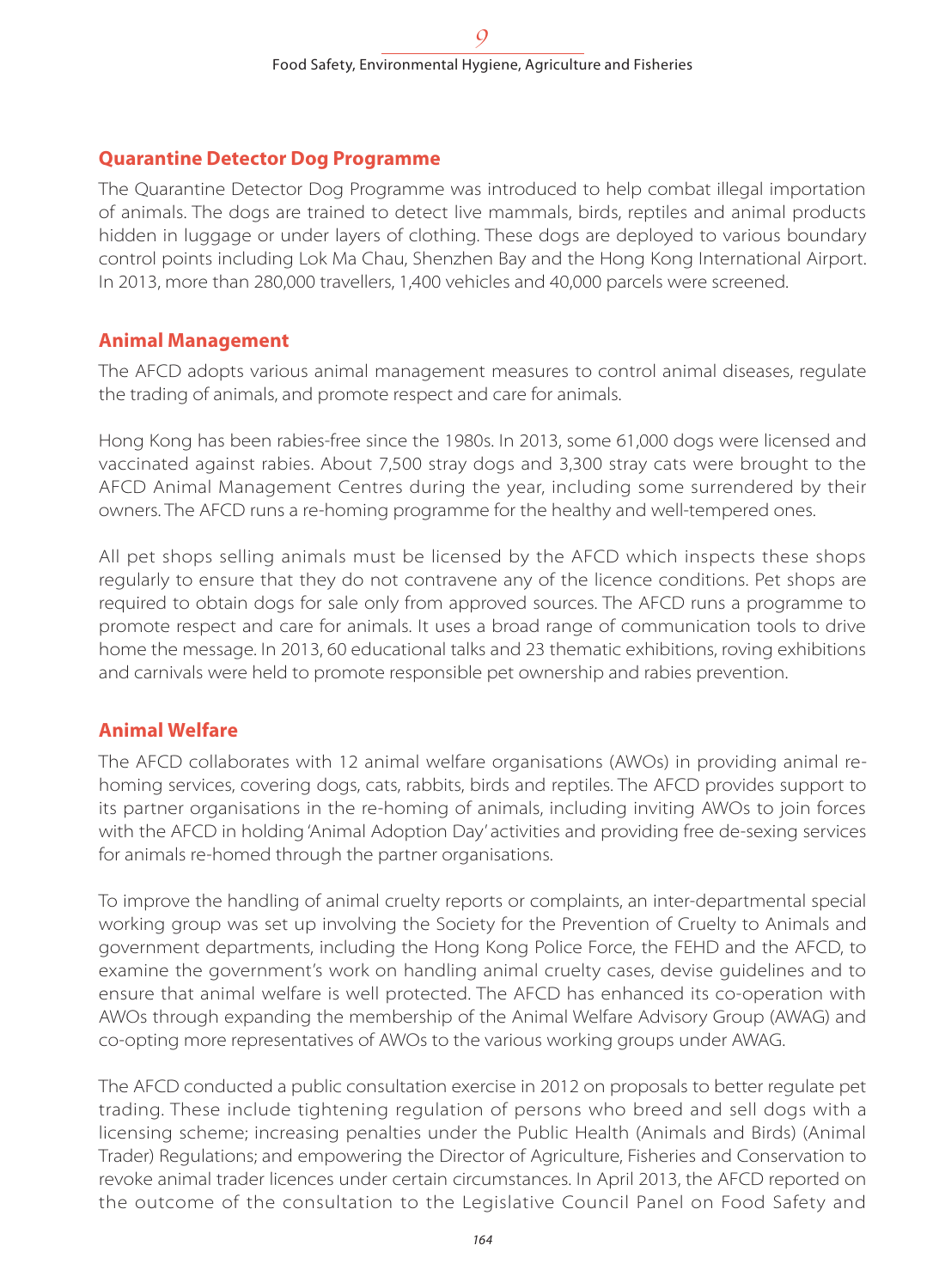Environmental Hygiene and subsequently held meetings and discussions with representatives of animal welfare groups and the pet trading and breeding trade. The government is considering all views carefully to ensure that the proposed regulatory system is practicable and effective in protecting the welfare of animals.

#### **Primary Production**

Hong Kong's agriculture and fisheries industries are relatively small and receive no government subsidies, but the government assists them in improving the quality of their output, their productivity and competitiveness. In 2013, the combined output of the two industries, which directly employed some 16,580 people, was \$3.28 billion. Vegetables accounted for 2 per cent of local consumption; cut flowers, 27 per cent; live pigs, 7 per cent; live poultry, 60 per cent; freshwater fish, 3 per cent; and local seafood, 28 per cent.

#### **Agricultural Industry**

Hong Kong's agricultural industry focuses mainly on producing good quality fresh food crops through intensive land use. About 1 per cent of New Territories land (where most farming is done) is used for growing crops, comprising mainly vegetables and cut flowers, with a combined output in 2013 valued at about \$256 million. Pigs and poultry are the principal food animals reared. In 2013, locally reared pigs earned about \$273 million, while poultry, including chickens and eggs, earned about \$247 million.

The AFCD encourages crop farmers to tap niche markets and to sharpen their competitiveness by cultivating safe and good quality vegetables. The department works with local organic farming groups and the Vegetable Marketing Organisation (VMO) to promote organic farming and to develop a market for organic vegetables. The department provides an organic farming support service to 224 farms located on about 89 hectares of land. The AFCD also promotes the use of greenhouse technology for intensive high-value crop production. During 2013, four improved varieties of vegetable and fruit (long green pepper, green pak choi, orange-yellow flesh watermelon, and non-netted melon) were introduced to farmers for cultivation in Hong Kong.

The AFCD and the VMO have managed the voluntary Accredited Farm Scheme since 1994 with the aim of providing a stable supply of high quality and safe vegetables. As at the end of 2013, 297 farms in Hong Kong, Guangdong and Ningxia Autonomous Region, spreading over 2,759 hectares of land, have been accredited under the scheme.

Leisure farms have become popular places for recreation in recent years. In collaboration with the local agricultural sector, the AFCD published a Guide to Hong Kong Leisure Farms 2013 and created a website (http://fedvmcs.org/farm\_index.php) to help showcase a variety of leisure farms in Hong Kong to visitors.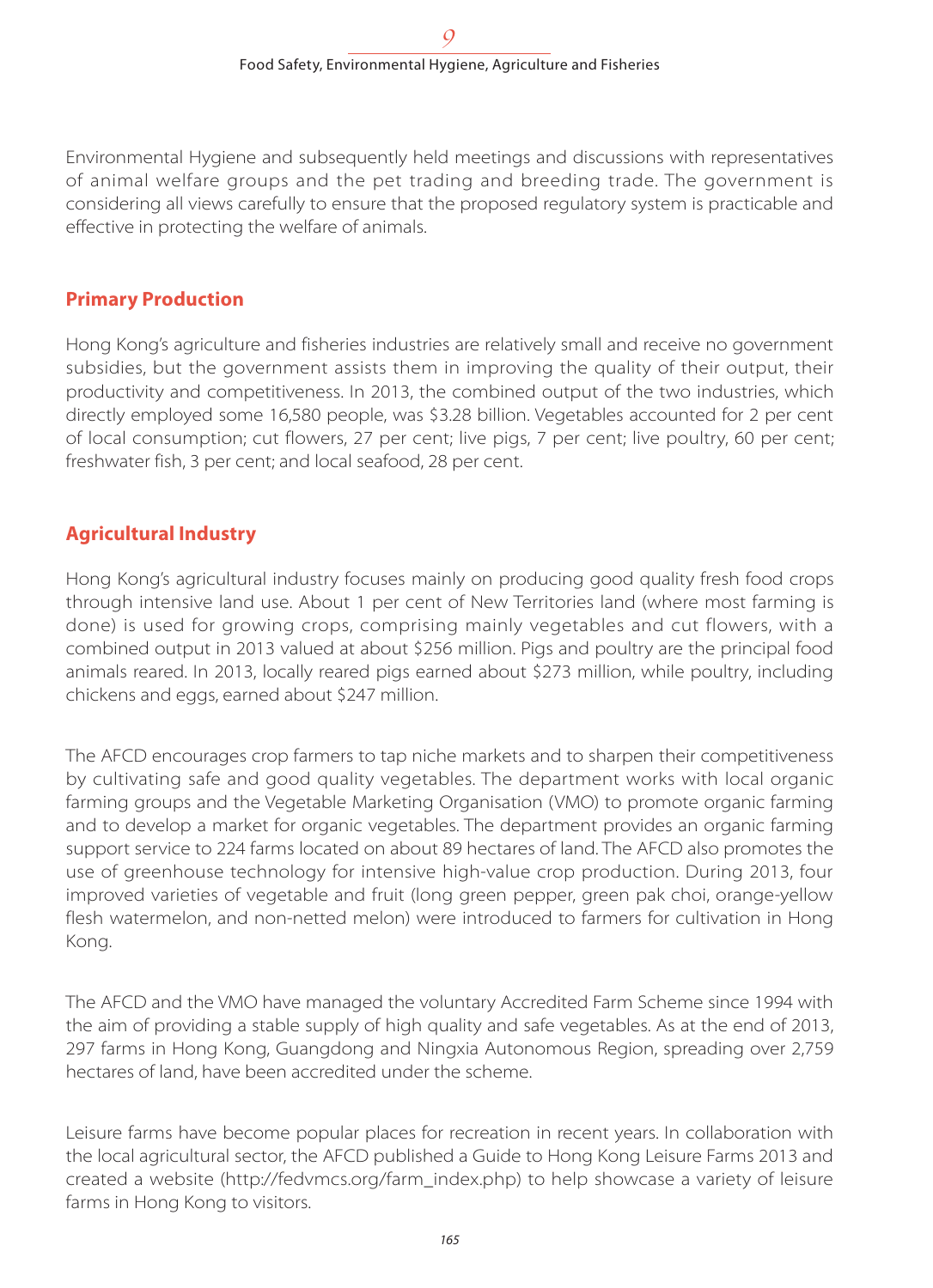#### **Fisheries Industry**

Fresh fish is one of Hong Kong's most important primary products. In 2013, fish caught and fish reared in ponds and floating cages at sea amounted to about 173,500 tonnes with a value of \$2.5 billion.

Hong Kong's fishing fleet consists of some 3,980 vessels, manned by about 8,800 local fishermen and some 4,800 Mainland deckhands. These include larger vessels mainly operating in the South China Sea, and smaller vessels in local waters. The total catch in 2013 weighed 170,129 tonnes and had an estimated wholesale value of \$2.34 billion. The industry provided some 45,000 tonnes of fish for local consumption during the year.

Licensed by the AFCD, 987 mariculturists operate in 26 designated fish culture zones, supplying the market in 2013 with about 1,005 tonnes of live marine fish valued at \$94 million.

Freshwater and brackish water fish are reared in fish ponds located mainly in the northwestern part of the New Territories. In 2013, pond fish culture yielded some 2,187 tonnes of fish, or 3 per cent of local freshwater fish consumption.

The AFCD combats destructive fishing practices to ensure sustainable development of the fishing industry and to conserve fisheries resources in Hong Kong waters. Twelve cases of illegal fishing were successfully prosecuted in 2013.

The AFCD assists the industry in various ways to cope with the challenges it faces, including providing credit facilities for fishermen and owners of fish collectors to switch to sustainable fisheries, or to reduce fuel consumption or the carbon footprint of their operations, and for fish farmers to improve their aquaculture business. Free training courses were also offered to fishermen during the annual fishing moratorium and at Chinese New Year in 2013. A \$500 million Sustainable Fisheries Development Fund will be set up in 2014 to help fishermen adopt sustainable and high value-added methods of operation, and subsidise programmes and research to enhance the overall competitiveness of the industry.

Legislation to ban trawling in Hong Kong waters came into effect on 31 December 2012 as an integral part of efforts to restore Hong Kong's damaged seabed and depleted fisheries resources. One-off assistance was provided to affected trawler owners and their local deckhands. Owners of trawlers and fish collectors who are affected may also apply for a one-off, low interest loan to help them meet the challenges brought about by the trawling ban, and in 2013 the AFCD approved some 30 such applications.

In 2012, amendments to the Fisheries Protection Ordinance introduced a series of measures to control fishing activities in Hong Kong waters and conserve fisheries resources, including (a) setting up a registration system for local fishing vessels; (b) limiting new entrants to control the number of fishing vessels and fishing; (c) restricting the fishing activities of non-fishing vessels in Hong Kong waters and prohibiting fishing by non-local fishing vessels; and (d) designating fisheries protection areas. By December 2013, 3,012 certificates for registration of fishing vessels had been issued.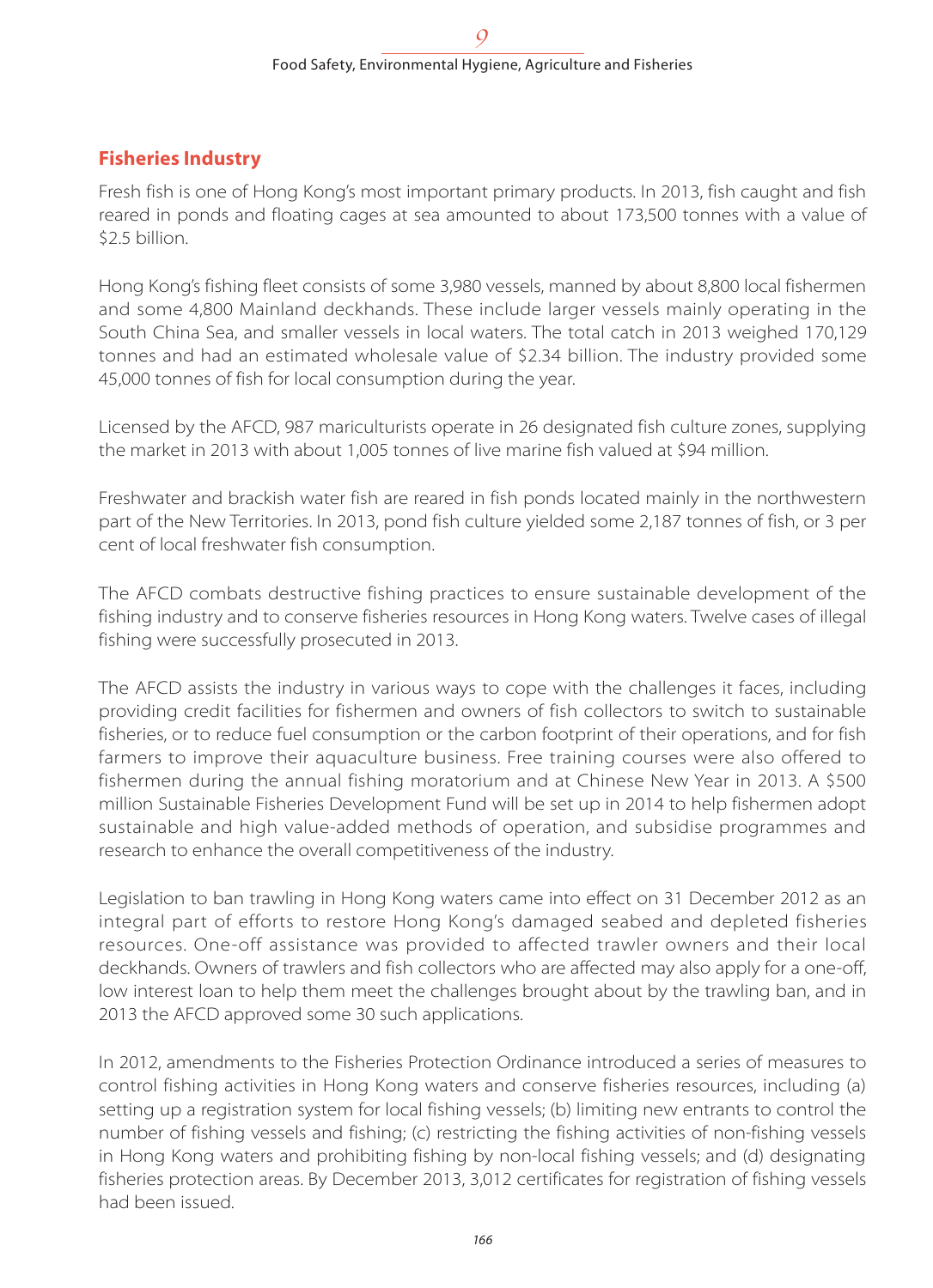Following a review of the moratorium on the issue of new fish culture licences and raft area extensions and on the designation of new fish culture zones, the AFCD plans to issue up to 30 new marine fish culture licences under a trial scheme in three zones with surplus carrying capacity. The AFCD also plans to expand the area of one existing fish culture zone, allowing the existing rafts to be spread out to improve the culture environment, and to identify suitable sites for possible designation of new fish culture zones.

The AFCD conducts studies and provides technical services to fish farmers to help the sustainable development of the aquacultural industry. To enhance productivity, the department continues to implement a fish health management programme that helps fish farmers prevent, diagnose and contain fish disease. AFCD staff visit fish farms regularly under the AFCD's 'Good Aquaculture Practices Programme' to collect water and fish samples for analysis. Seminars are held for farmers to learn new techniques and good management practices. A total of 112 farms have joined the AFCD's voluntary 'Accredited Fish Farm Scheme'. To get accredited, farms must adopt good practices that raise their hygiene standards and fish quality. Tests, including analysis of drug residues and heavy metals in fish, are conducted to ensure that the cultured fish are fit for consumption. Over 14,000 kilograms of accredited fish of various species were sold under the scheme in 2013. The accredited fish carry tags for easy recognition.

Specially designed artificial reefs known as biofilters are used to improve water quality and seabed conditions at the fish culture zones at Kau Sai, Sham Wan and Lo Tik Wan. Alternative designs of biofilters are being explored to suit the conditions of different fish culture zones.

To meet public demand for recreational fishing facilities and to help mariculturists diversify their business, in 2013 the AFCD approved applications by some 50 mariculturists in 12 fish culture zones to operate recreational fishing businesses on licensed fish culture rafts.

To protect the mariculture industry, the department monitors red tides and sends red tide warnings through support groups at the fish culture zones. Warnings are also posted on the AFCD's website and conveyed through press releases. In 2013, eight red tides were recorded in Hong Kong waters.

# **Wholesale Markets**

Fresh food produce is sold in wholesale markets managed by the AFCD, the VMO, the Fish Marketing Organisation (FMO) and the private sector. In 2013, government wholesale markets handled 260,400 tonnes of vegetables, 12,500 tonnes of poultry, 51,600 tonnes of freshwater fish and fish products, 103,700 tonnes of fruit and 68,100 tonnes of eggs with a combined value of \$6.8 billion.

The Western Wholesale Food Market and the Cheung Sha Wan Wholesale Food Market are the two largest composite wholesale food markets managed by the department. The Western Wholesale Food Market accommodates markets for freshwater fish, vegetables, fruit and eggs, enabling customers to purchase a wide range of fresh foods under one roof. The AFCD also manages two temporary wholesale markets, one in the North District for fresh vegetables, and another in Cheung Sha Wan, for live poultry.